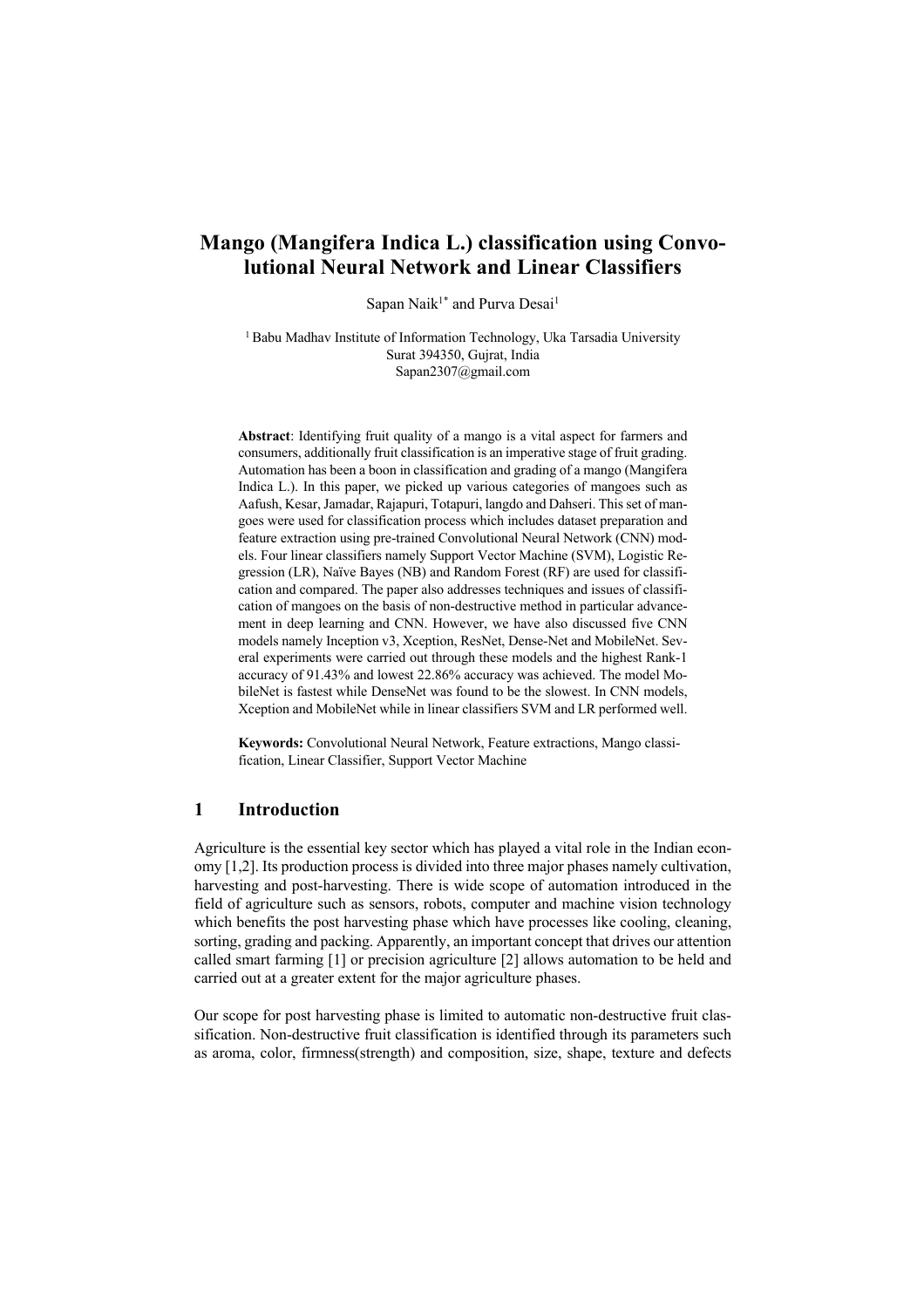and maturity [3]. The pre-stage of sorting and grading is fruit classification. Grading and classification is a necessity in the field of agriculture as manual classification and grading method are time-consuming, laborious, less efficient, monotonous as well as inconsistent. In contrast to that, automatic systems provide rapid, hygienic, consistent and objective assessment. In this paper, mango (Mangifera Indica L.) classification is performed on seven different varieties of mango fruit as it benefits us extraordinarily through its high-quality standards and ample of nutrients filled in it. Gujarat is a leading state with the largest area under mango cultivation stretching from Jamadar, Totapuri, Dahseri, Neelam, Langdo, Kesar, Payri, Rajapuri to Alphonso [4].

In computer vision, deep learning and Convolutional Neural Network (CNN) has gained more popularity for image classification task. Image classification is performed by extracting features and train the classifiers using them. Same process with deep learning, reduced errors in image recognition [5]. Team Hinton participated in image classification competition and won, from that period deep learning was enhanced and its influence was observed [6]. More and more work was performed on the initial model of CNN and as a result of that, we now have many modern CNN architecture models such as Inception, ResNet, Xception and MobileNet which results outstandingly [7]. In the below section, we have briefly reviewed the work that is been done for fruits and vegetables classification.

# **2 Related Work**

Fruit recognition system in [9] uses CNN where fruit's region is extracted using a selective search algorithm and image entropy. Two methods color (RGB) and Near-Infrared (NIR) are combined using early and late fusion methods. They are used in Faster R-CNN model to detect seven different fruits [8]. The voting mechanism is used for classification with K-means. It was used with CNN for weed identification in [10] where 92.89% accuracy was achieved. Later it was stated that fine-tuning can give better results. For the online prediction of food materials, a fast auto-clean CNN model is proposed in [11]. Adapting learning were used by the model. Seven classes of mixed crops images (oil radish, barley, weed, stump, soil, equipment and unknown) are classified using deep CNN in [12] where VGG-16's modified version is used for implementation and 79% accuracy is achieved.

Multi-class kernel (Linear, Homogeneous Polynomial and Gaussian Radial Basis) support vector machine (kSVM) combined with color histogram, texture and shape features for fruits classification in [13]. Winner-Takes-All SVM, Max-Wins-Voting SVM, and Directed Acyclic Graph SVM are compared where Max-Wins-Voting SVM with Gaussian Radial Basis kernel performs best with 88.2% accuracy and Directed Acyclic Graph SVM is the fastest. Crop and weed plants are discriminated without segmentation in [14] where Random Forest classifier, Markov Random Field and Interpolation methods are used which gives 93.8% average accuracy. Co-occurrence and statistical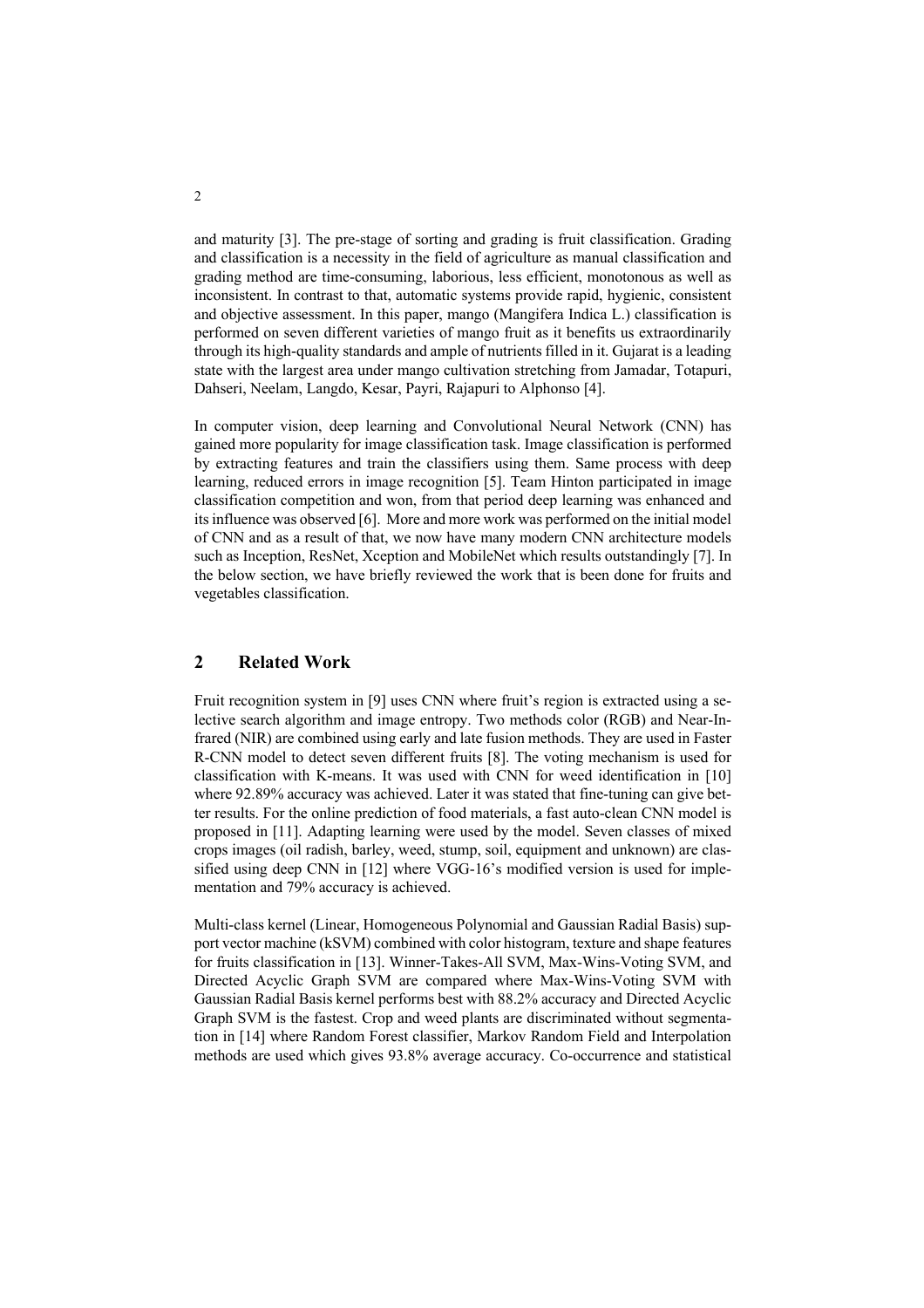features are computed from the sub-bands of the wavelet transform in [15]. 86% classification accuracy is achieved on 15 classes of 2635 images of fruits with minimum distance classifier.

## **2.1 Contributions**

For classification of mangoes, we have used a dataset of mangoes which were diversely categories. The experiments were performed through different models on the dataset of 2333 images. This dataset was further bifurcated in the following manner: Aafush 137, Dahseri 250, Jamadar 146, Kesar 500, Langdo 300, Rajapuri 500 and Totapuri 500. The different models that were used with CNN for feature extraction are Inception v3, Xception, DenseNet, ResNet50, and MobileNet. Support Vector Machine (SVM), Logistic Regression (LR), Naïve Bayes (NB) and Random Forest (RF) classifier are utilized for training and classification purpose and all the outcomes of the experiment have been compared with available work.

# **3 Proposed Approach**

Dataset preparation was carried out in order to classify mangoes of South Gujarat from 7 categories. The dataset was stacked with 2333 images which were captured in daylight from OnePlus 6T covering mangoes' top-view (putting mango beneath the camera) with white paper as background. As CNN needs fixed-size input images, captured images are resized from 2112\*4608 pixels to 224\*224 and 299\*299 pixels according to the CNN model under use.

After completing dataset preparation, the CNN models need to get implemented with its data. CNN model can be implemented in four different ways. We have portrayed each way of implementation below.

- 1. The foremost way to implement CNN is to use pre-trained CNN model where the weights are derived from image dataset such as ImageNet. It has numerous advantages including trainings performs faster, classification results can be achieved without high performing infrastructure. The dataset is directly used and transfer learning technique is applied due to which only final layer of the model is trained again for new image dataset.
- 2. The other method to implement CNN model is to use it as feature extractor. This method imparts that the features that are extracted from the dataset using CNN are given to linear classifier for input and this way the classifier predicts the images.
- 3. The third approach includes some advantage and disadvantage of the method. The process of third approach is full CNN architecture model is trained from the beginning using a new dataset. The advantage of this is that great accuracy is benefited from the model when compared to transfer learning techniques. However, drawback of this method is it requires high performance computing resources and more time to perform training and testing.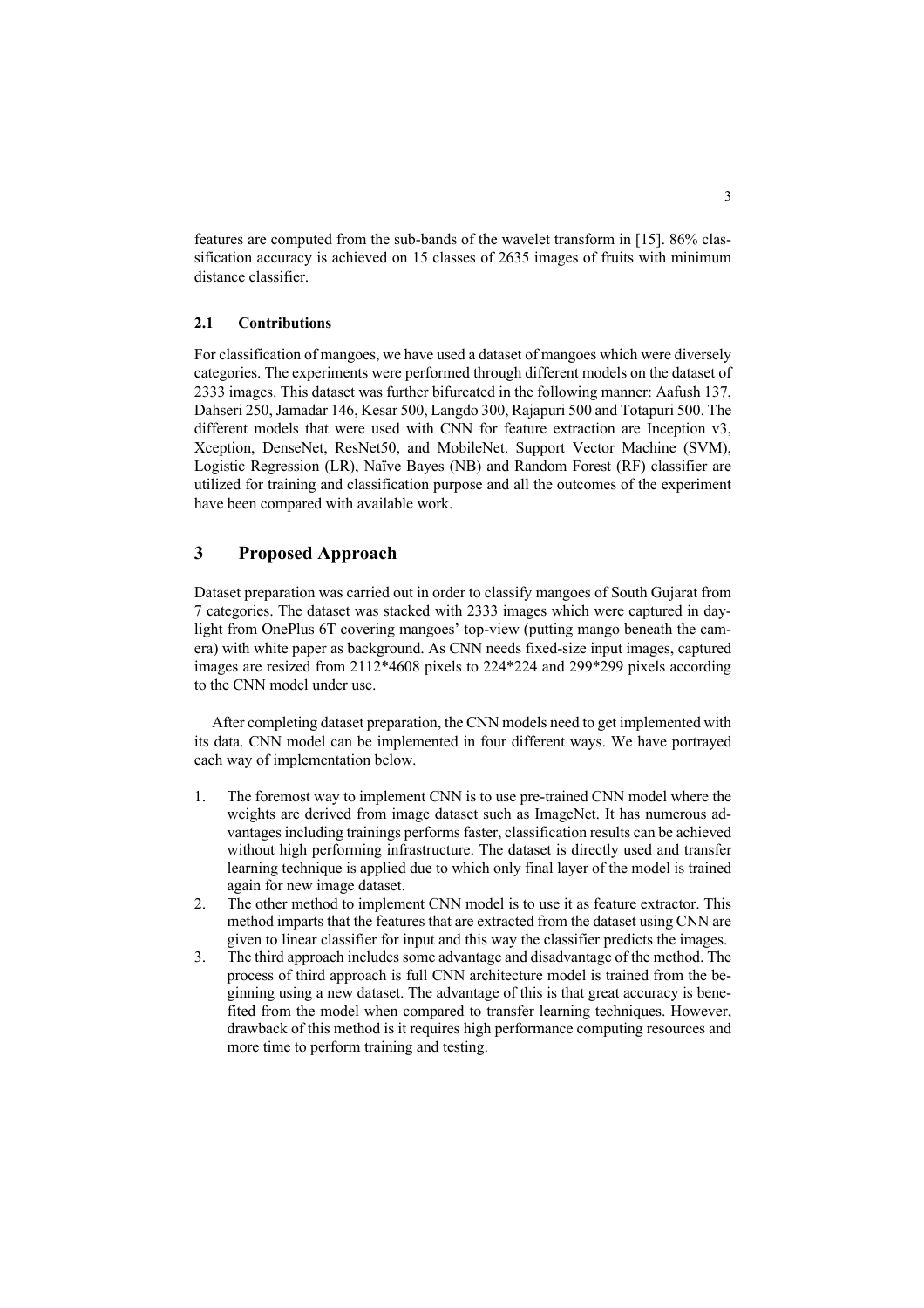4. The last method to implement CNN model is, everyone can create their own CNN architecture and use it for training and testing purpose. This way it will have more advantages like the model will be compacted and filtered with limited number of layers as per its requirement, processing time will be faster and it will serve higher accuracy.

In the following section, we have briefly described and discussed technical details of CNN.

#### **3.1 Overview of Convolution Neural Network**

CNN comprises of four layers namely convolution, non-linearity, pooling and fully connected [16]. These multiple levels have various training sets which may appear multiple times in the architecture. Input and output of each level are known as feature maps and number of each layers depend on the structure use.

### *Convolution Layer*

The first layer of CNN comprises of Convolutional Layer to which the input is an input image. A filter (neuron/kernel) slides through full image by moving to the right by 1 pixel or unit, and repeat it. When the filter is found to be sliding (called convolving), it is multiplying the values in the filter with the original value set of the image. Herein, the multiplication is termed as computing element wise multiplication. All these moves produce one new number. Once sliding gets over, we will get a reduced two-dimensional array of numbers and this two-dimensional array, produced after convolving is called activation map or feature map [17].

The output of Convolutional layer is activation map where it illustrates the parts of the image; where there are most of the features available. More number of filters aims to give greater depth to the activation map; and this means more information about the input volume we can achieve [18]. More details about filters and their visualization can be found in [19].

#### *Non-linearity Layer*

Non-linearity layers have diverse activation functions applied to it such as Rectified Linear Units (Relu), tanh and sigmoid. The most preferable function of non-linearity is Relu as because of it the training process gets faster.

#### *Pooling Layer*

After Convolutional Layer, pooling layer is demonstrated in order to decrease the spatial size which are concluded in terms of weight and height excluding the depth. The main benefit is that as the number of parameters gets reduced eventually computation is also reduced and simultaneously overfitting is prevented due to a smaller number of parameters. Pooling layers has different forms and one of them is max pooling. It is been portrayed with the filter size of 2\*2 and a stride of 2 and this normally reduces the input image by half size. Output of the pooling layer goes into a flattening step and this

4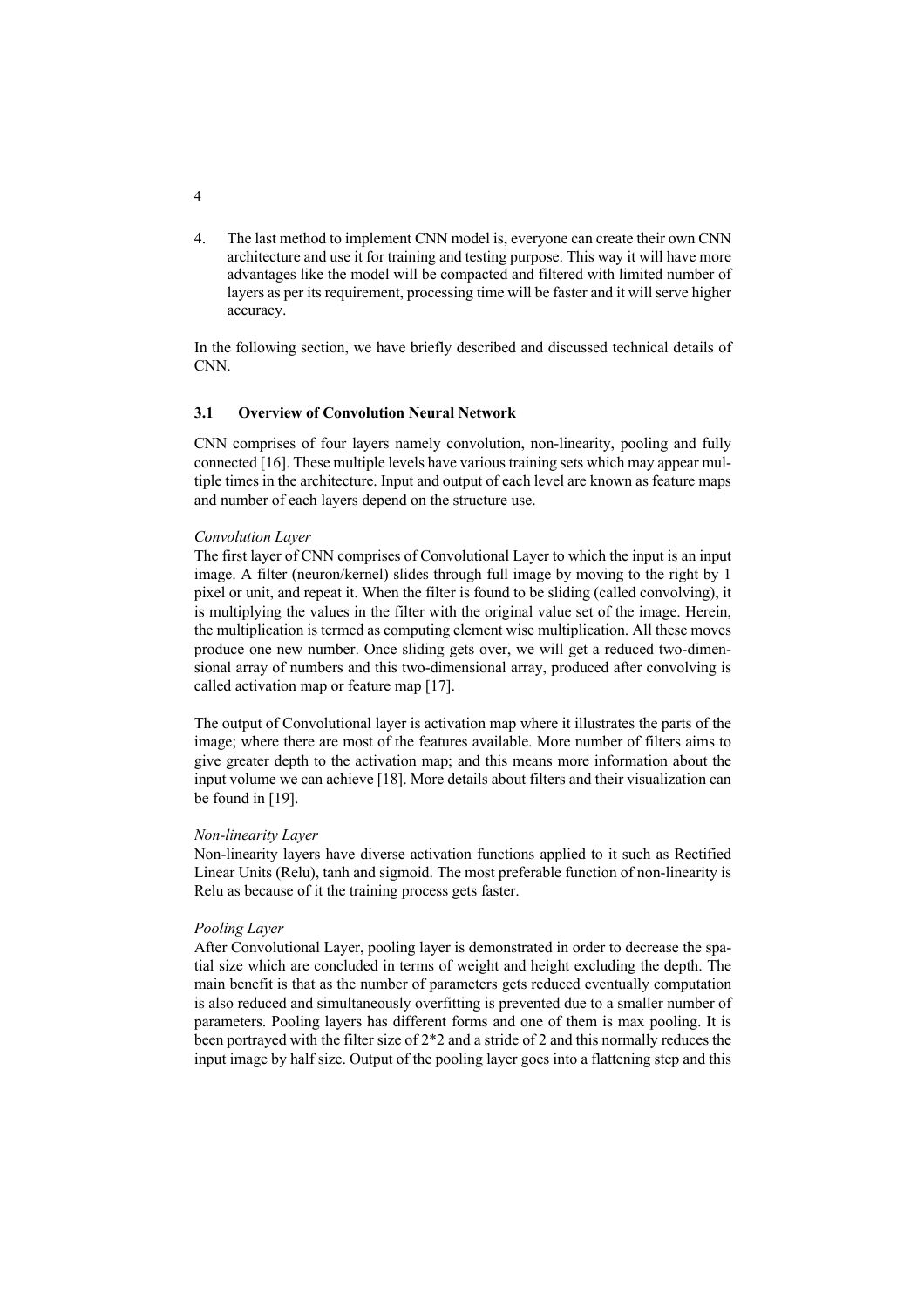step is the input to an artificial neural network. Through the flattening step the feature map is converted into a single vector.

### *Fully Connected Layer*

Fully connected layer comprises of a fully connected neural network in which there is a working mechanism of input and output. The input to the layer is received through each neurons of the layer from the previous layer's neurons. Each neuron in the previous layer of fully connected neural network connects to a single neuron to give a prominent output. The output is formatted through a matrix multiplication followed by a bias offset.

This is stated as the basic working of CNN. CNN layer is tuned which is important aspect of the process. In the tuning process certain parameters are determined such as choosing architecture, deciding number of layers, weighing parameters, implementation platform and so on.

### **3.2 Tuning the CNN Model**

CNN uses a model which needs to be tuned. Following are the three phases of tuning a CNN model:

- 1. Training the model
- 2. Validate the model
- 3. Test the model

In the former training phase, a network is to be prepared for the classification process. After the preparation for the process, the validation phase provides calibration for the network to correct its classification process. When the model is validated, it needs to be tested for the final outcome to achieve the best possible value of all parameters, hence the CNN model is sent to the testing phase.

### **3.3 CNN architecture models**

Architectural models are evaluated based on their weight, number of layers and parameters and ImageNet errors. There is plethora of architecture models available for implementing CNN, some of them are VGGNet, Inception, Xception, RestNet50, DenseNet, MobileNet and more. The technical details of all these models are available in [20].

# **4 Results and Discussion**

Experiments are performed on the MacBook Pro (13-inch, mid-2012) machine which has 2.5GHz Intel Core i5 processor, 10GB 1333 MHz DDR3 memory and Intel HD Graphics 4000 1536MB graphics card running on macOS High Sierra (version 10.13.6) and Keras and TensorFlow libraries are used for the implementation process. Implementation is performed with the help of following steps: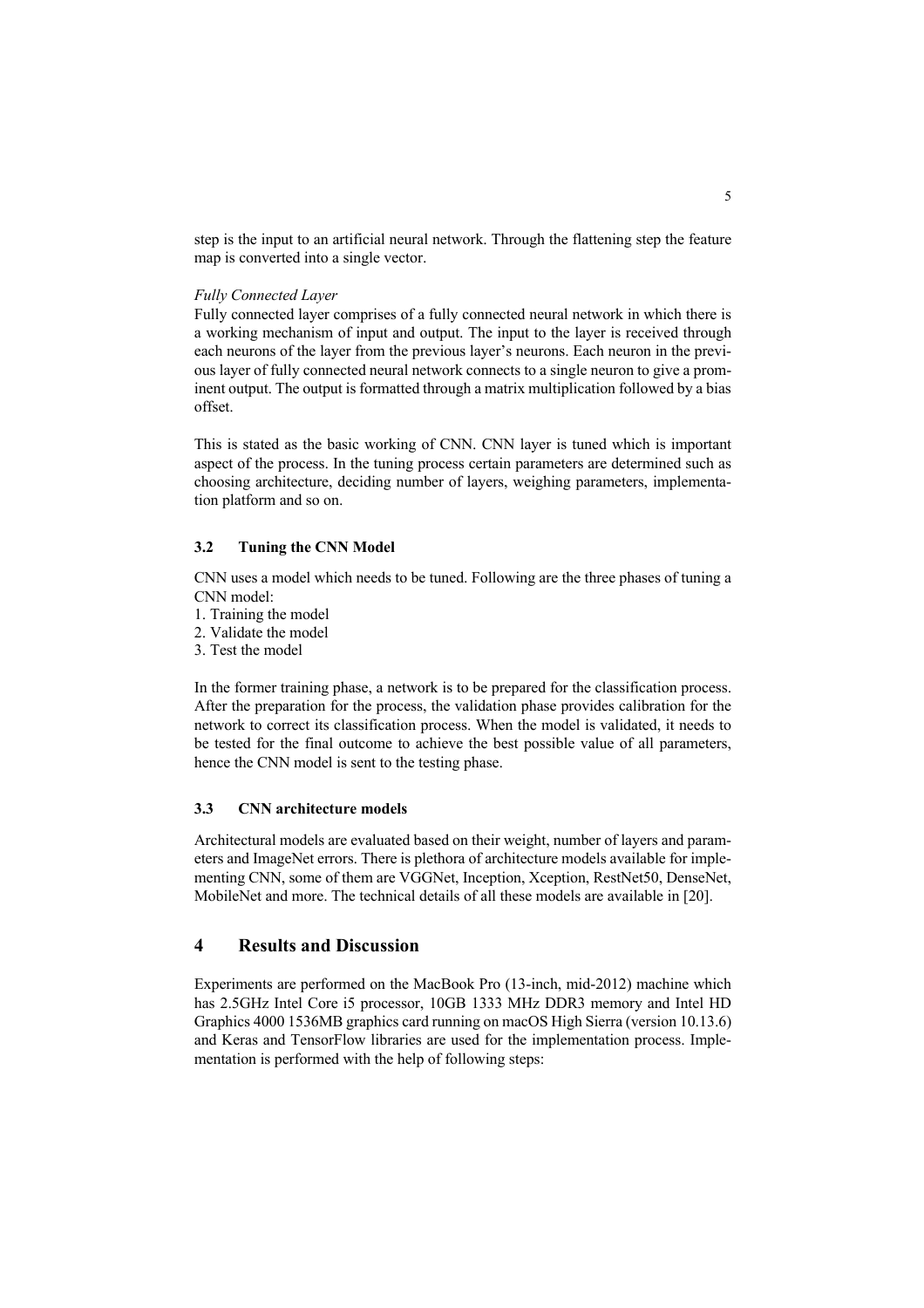- Step 1. Training dataset is prepared with mango images and with respective labels. Total 2333 images are collected which from 7 categories which bifurcate as Aafush 137, Dahseri 250, Jamadar 146, Kesar 500, Langdo 300, Rajapuri 500 and Totapuri 500.
- Step 2. Number of images in all categories are not same which can lead to model overfitting. To resolve this issue, data augmentation technique is used (using ImageDataGenerator method of TensorFlow). We have used rotation, width shift, height shift, shear range, horizontal flip and zoom range for generating new images. Data augmentation method is only applied to Aafush, Dahseri, Jamadar and Langdo category of mangos. We have made these categories count to 500. So, after data augmentation we have 500 images of each 7 categories of mango which makes our dataset size to 3500 images.
- Step 3. Images are resized to 299x299 for Inception v3 model. The two beneficial reasons for resizing are 1. CNN needs fixed-size input images 2. To reduce computational time. For initial parameter tuning Inception v3 model is chosen. Out of 3500 images, 80% (2800) images are taken for training while 20% (700) are taken for validation. We have received 92% of validation accuracy for this initial experiment. Misclassification occurs in 5 categories. Below table summarizes the misclassification during this experiment.

| <b>Table 1.</b> Misclassification by Inception v3 model |         |       |          |                 |       |
|---------------------------------------------------------|---------|-------|----------|-----------------|-------|
| Jamadar.                                                | Dahseri | Kesar | Rajapuri | <b>Totapuri</b> | Total |
|                                                         |         |       |          |                 |       |

- Step 4. We are going to use CNN as feature extractor. From the observations of initial experiment, we have taken 3500 training images for all CNN models. For testing purpose total 70 images are selected (10 of each category). Images are resized to 224x224 and 299x299 based on CNN model used. Parameters are set in configuration file. Inception v3, Xception, MobileNet, ResNet and DenseNet architecture models of CNN are selected. For experiment epoch value is set to 1000, learning rate to 0.01, training batch size to 100 and validation percentage to 10.
- Step 5. Features are extracted from final fully connected layers of pre-trained CNN model and get stored as HDF5 format locally [5].
- Step 6. Linear classifiers i.e SVM, LR, NB and RF are trained for extracted features and labels of step 3.
- Step 7. Make the learning weight of linear classifiers intact, they are validated and tested.

As we have taken CNN models for extracting features training time varies based on model under use. Below table summarizes the training time (feature extraction time) for each model for 3500 images. Table 2 also summarizes time required by linear classifier for training. Table 3 summarizes overall result of all architecture models.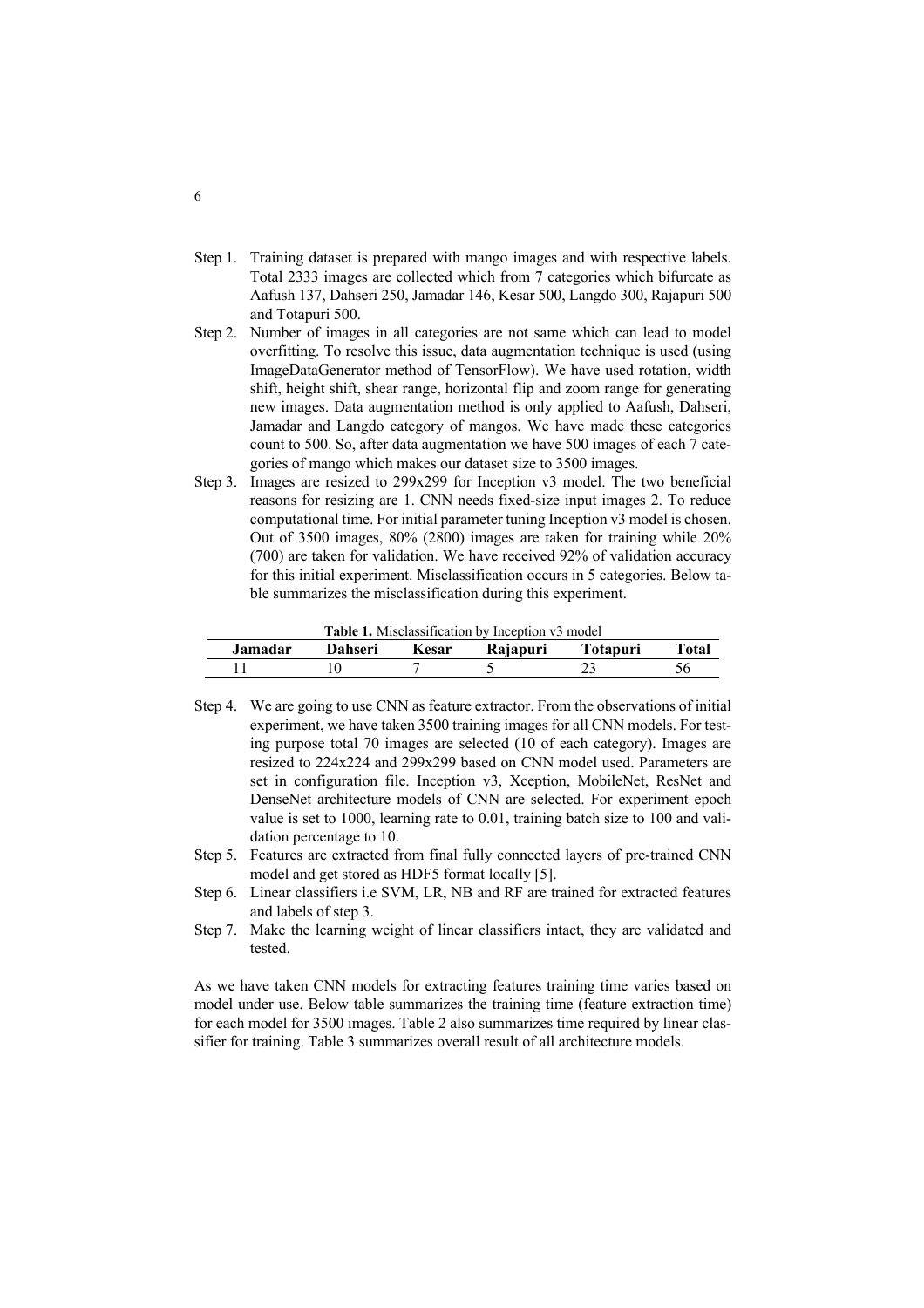| <b>Table 2.</b> Time required for feature extraction and classification |                                                   |                                           |      |           |      |  |
|-------------------------------------------------------------------------|---------------------------------------------------|-------------------------------------------|------|-----------|------|--|
| <b>CNN Model</b>                                                        | Feature                                           | <b>Classifier training time (Minutes)</b> |      |           |      |  |
|                                                                         | extraction<br>time (CNN<br>training)<br>(Minutes) | <b>SVM</b>                                | LR   | <b>NB</b> | RF   |  |
| Inception v3                                                            | 84.89                                             | 3.51                                      | 1.58 | 0.35      | 0.23 |  |
| Xception                                                                | 90.68                                             | 0.40                                      | 0.46 | 0.17      | 0.17 |  |
| <b>DenseNet</b>                                                         | 134.72                                            | 2.31                                      | 1.32 | 0.21      | 0.19 |  |
| <b>ResNet</b>                                                           | 73.64                                             | 0.30                                      | 0.20 | 0.16      | 0.16 |  |
| <b>MobileNet</b>                                                        | 59.81                                             | 0.20                                      | 0.30 | 0.19      | 0.17 |  |

|                   |            | <b>Table 3. Rank-1 accuracy</b> |       |       |
|-------------------|------------|---------------------------------|-------|-------|
| <b>Model Name</b> | <b>SVM</b> | LR                              | NB    | RF    |
| Inception v3      | 90         | 88.57                           | 78.57 | 80    |
| Xception          | 91.43      | 91.43                           | 80    | 78.57 |
| <b>DenseNet</b>   | 88.57      | 91.43                           | 71.43 | 74.28 |
| <b>ResNet</b>     | 37.14      | 22.86                           | 22.86 | 28.57 |
| MobileNet         | 91.43      | 88.57                           | 78.57 | 81.43 |

The above facts and figures illustrate that through experiments performed by various models which includes pair of (Xception, SVM), (Xception, LR), (DenseNet, LR) and (MobileNet, SVM) has achieved highest accuracy of 91.43%. However, ResNet performed low accuracy. From the above experiment, we have concluded that maximum time is required by DenseNet and minimum time is required by MobileNet for training purpose. For feature extraction time and training, Xception and MobileNet CNN models performed well. In classifier, SVM and LR performed better and major misclassification occurred with Totapuri mango. While other misclassifications occurred in Dasheri, Kesar and Rajapuri categories of mango.

As the whole dataset is prepared by us, we did not compare the results of classification with others work and the main reason for not comparing was that we did not come across the same mango category. Based on feedforward neural network and fitnessscaled chaotic artificial bee colony algorithm, hybrid method is proposed in [21] where 1653 images of 18 fruit categories are considered for classification. Color histogram, Unser's texture and Eight Morphology based Shape Measures are used for feature extraction. principal component analysis is used for reducing number of features. We have compared our results with their work in Table 4.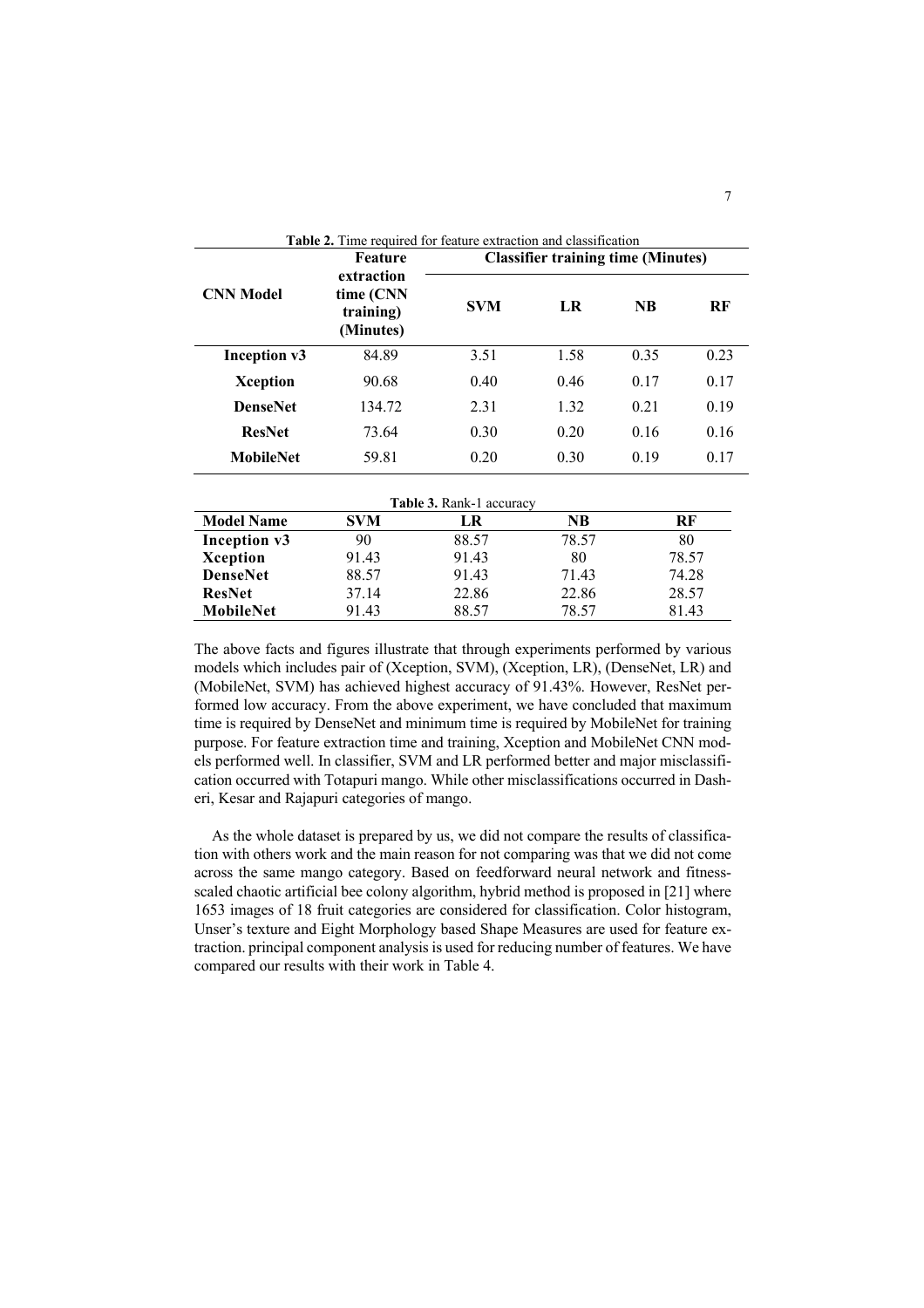| <b>Algorithm</b>    | Classification accuracy (%) |
|---------------------|-----------------------------|
| GA-FNN              | 84.8                        |
| PSO-FNN             | 87.9                        |
| ABC-FNN             | 85.4                        |
| <b>kSVM</b>         | 88.2                        |
| FSCABC-FNN          | 89.1                        |
| Deep Learning - CNN | 91.43                       |

# **5 Conclusion and Future Directions**

Local features can be implemented and incorporated to increase classification rate. Proposed methods can be made generalize for fruits of south Gujarat, India. Fine tuning of parameters and combining machine learning methods with CNN can improve the results accuracy. Work can be done to decrease time required to classify a mango. Based on classification, grading and detection of skin disease can be identified. From this experiment we have concluded that, even CNN is used as feature extractor and our linear classifier are used for classification purpose. This method allows us to combine features of CNN with handcrafted features and applying different classifiers based on application and dataset in hand.

### **Acknowledgments**

The authors acknowledge the help of Mr. Yash Rana in implementation.

#### **References**

- 1. "Smart farming means efficient agriculture[AGRI PRESS BENELUX]." [Online]. Available: http://www.agripressworld.com/start/artikel/458796/en. [Accessed: 28- Jan-2019].
- 2. McBratney, A., Whelan, B., Ancev, T. and Bouma, J., 2005. Future directions of precision agriculture. Precision agriculture, 6(1), pp.7-23.
- 3. Slaughter, D.C., 2009. Nondestructive maturity assessment methods for mango. University of California, Davis, pp.1-18.
- 4. Naik, S. and Patel, B., 2017, February. Thermal imaging with fuzzy classifier for maturity and size based non-destructive mango (Mangifera Indica L.) grading. In 2017 International Conference on Emerging Trends & Innovation in ICT (ICEI) (pp. 15-20). IEEE.
- 5. Ankit Sachan, Tensor flow Tutorial 2: Image Classifier Using Convolutional Neural Network, [Online]. Available. cv-tricks.com/tensorflow-tutorial/training-convolutional-neuralnetwork-for-image-classification/. (Accessed on 17/06/2018).
- 6. Krizhevsky, A., Sutskever, I. and Hinton, G.E., 2012. Imagenet classification with deep convolutional neural networks. Advances in neural information processing systems, 25, pp.1097-1105.